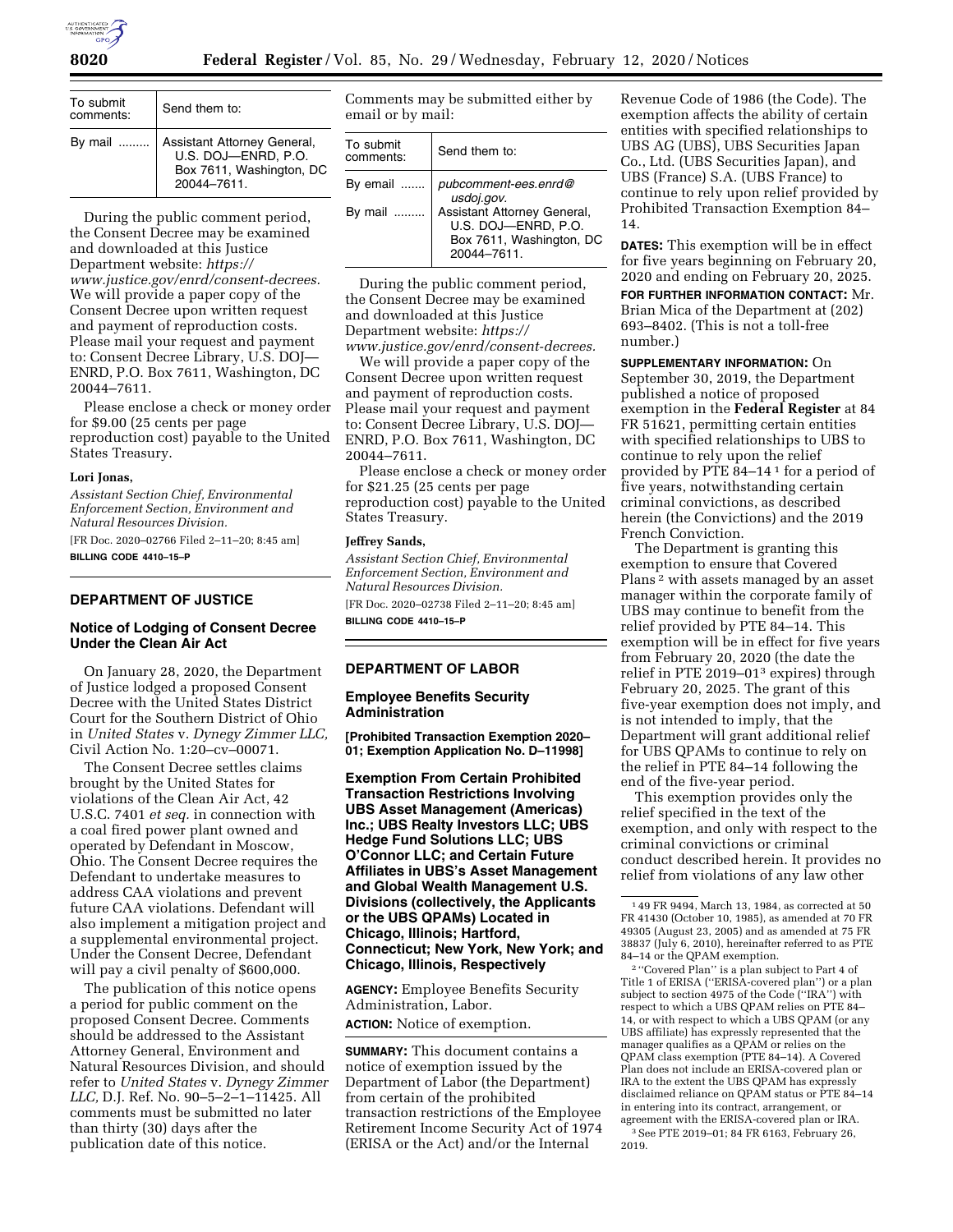the prohibited transaction provisions of ERISA and the Code. Furthermore, the Department cautions that the relief in this exemption will terminate immediately if, among other things, an entity within the UBS corporate structure is convicted of a crime described in Section I(g) of PTE 84–14 (other than the Convictions or the 2019 French Conviction) during the Exemption Period. The Department intends for the terms of this exemption to promote adherence to basic fiduciary standards under ERISA and the Code. This exemption also aims to ensure that Covered Plans can terminate relationships in an orderly and costeffective fashion in the event the fiduciary of a Covered Plan determines it is prudent to terminate the relationship with a UBS QPAM. The Department makes the requisite findings under ERISA section 408(a) based on adherence to all of the conditions of the exemption. Accordingly, affected parties should be aware that the conditions incorporated in this exemption are, taken as a whole, necessary for the Department to grant the relief requested by the Applicant. Absent these or similar conditions, the Department would not have granted this exemption.

The Applicants requested an individual exemption pursuant to section 408(a) of ERISA and section 4975(c)(2) of the Code, and in accordance with the procedures set forth in 29 CFR part 2570, subpart B (76 FR 66637, 66644, October 27, 2011). Effective December 31, 1978, section 102 of the Reorganization Plan No. 4 of 1978, 5 U.S.C. App. 1 (1996), transferred the authority of the Secretary of the Treasury to issue administrative exemptions under section 4975(c)(2) of the Code to the Secretary of Labor. Accordingly, the Department grants this exemption under its sole authority.

# **Department's Comment**

The Department cautions that the relief in this exemption will terminate immediately if an entity within the UBS corporate structure is convicted of a crime described in Section I(g) of PTE 84–14 (other than the Convictions and the 2019 French Conviction) during the Exemption Period. Although the UBS QPAMs could apply for a new exemption in that circumstance, the Department would not be obligated to grant the exemption. The Department specifically designed the terms of this exemption to permit plans to terminate their relationships in an orderly and cost effective fashion in the event of an additional conviction, or the expiration of this exemption without additional relief, or a determination that it is

otherwise prudent for a plan to terminate its relationship with an entity covered by the exemption.

#### **Written Comments**

The Department invited all interested persons to submit written comments and/or requests for a public hearing with respect to the notice of proposed exemption. All comments and requests for a hearing were due by November 14, 2019. The Department received written comments from the Applicants and a member of the public. After considering the entire record developed in connection with the Applicant's exemption request, the Department has determined to grant the exemption, as described below.

#### **UBS QPAMs' Comments**

### **I. The Term of the Exemption**

The Applicants request that the Department grant exemptive relief for the full term of the PTE 84–14 Section I(g) disqualification period by extending the term of the exemption from five years to either nine years or, if UBS is successful in its appeal of the 2019 French Conviction, to 10 years, beginning on January 10, 2017 (the 2017 Conviction Date).

The UBS QPAMs state the ''reasons articulated in the notice of the Proposed Exemption do not support the Department's determination that an additional exemption for a 5-year period—but not through the end of the 9-year disqualification period—'would be protective [of] and in the best interest of participants and beneficiaries.' '' The UBS QPAMs argue that the conditions of the exemption, such as the independent audit and the Audit Report, are designed to provide the Department with sufficient opportunities to review the UBS QPAMs compliance with the exemption. The UBS QPAMs state that the ''basis for the Department's determination that the Proposed Exemption is administratively feasible is that these same conditions 'will provide an incentive for, and a measure of,' the UBS QPAMs' ongoing compliance with the exemption without any 'immediate need for review and oversight by the Department.' ''.4 The

UBS QPAMs argue that limiting the term of the exemption to five years provides no additional protections given the exemption's comprehensive internal and external monitoring requirements and the protections provided by the Department's exemption regulations.

The UBS QPAMs argue that the Department justifies the five-year term in the proposed exemption by referring to a finding by the independent auditors that a UBS QPAM failed to follow the conditions of class exemption PTE 86– 128 when using affiliated brokers for securities transactions,5 but that the Department failed to explain the relevance of the auditor's findings to the five-year term. The UBS QPAMs represent that they fully corrected the audit finding, including reimbursement of approximately \$11,000 of commissions plus interest for the relevant period. The UBS QPAMs also state that the following year's audit report submitted on October 3, 2019, noted the correction and stated that the relevant UBS QPAM adopted a policy prohibiting ERISA accounts from trading with affiliates.

Furthermore, the UBS QPAMs state that the Department did not explain how or why the detailing of UBS's prior convictions and conduct in the proposed exemption was relevant and how the prior convictions and conduct persuaded the Department to conclude that a only a five-year exemption would be appropriate even though the UBS QPAMs have represented that no UBS QPAM personnel participated in or had knowledge of the underlying conduct in those matters. Lastly, the UBS QPAMs, repeating their previous comments on the proposal for PTE  $2017-07$ ,<sup>6</sup> claim that granting a limited-term exemption would create uncertainty among covered plans regarding the duration of relief and therefore cause potential harm to the covered plans from having to

6 82 FR 61903 (December 29, 2017). PTE 2017– 07 is an exemption that permits UBS QPAMs to rely on the exemptive relief provided by PTE 84–14, notwithstanding the 2013 and 2017 Convictions. See also the notice of proposed exemption at 81 FR 83385 (November 21, 2016).

<sup>4</sup>The Department notes that UBS QPAMs incorrectly restated the relevant language in the proposed exemption. The actual language of the proposed exemption states ''The Department has tentatively determined that the proposal is administratively feasible since, among other things, a qualified independent auditor will be required to perform an in-depth audit covering, among other things, each UBS QPAM's compliance with the exemption, and a corresponding written audit report will be provided to the Department and available to the public. The independent audit will provide an incentive for, and a measure of,

compliance, while reducing the immediate need for review and oversight by the Department.'' See 84 FR 51621 at 51627 (September 30, 2019).

<sup>5</sup> In that audit report dated August 7, 2018, Fiduciary Counselors, Inc. states, on page 26: ''Asset Management [QPAM] informed us that during the Audit Period it utilized PTE 86–128 with respect to effecting securities transactions using affiliated brokers for one ERISA Plan client. However, it does not appear that Asset Management correctly followed all of the requirement of PTE 86– 128. Specifically, it does not appear that Asset Management provided its client with the required annual termination notice. Additionally, it does not appear that Asset Management timely provided its client with the required annual disclosure summary.''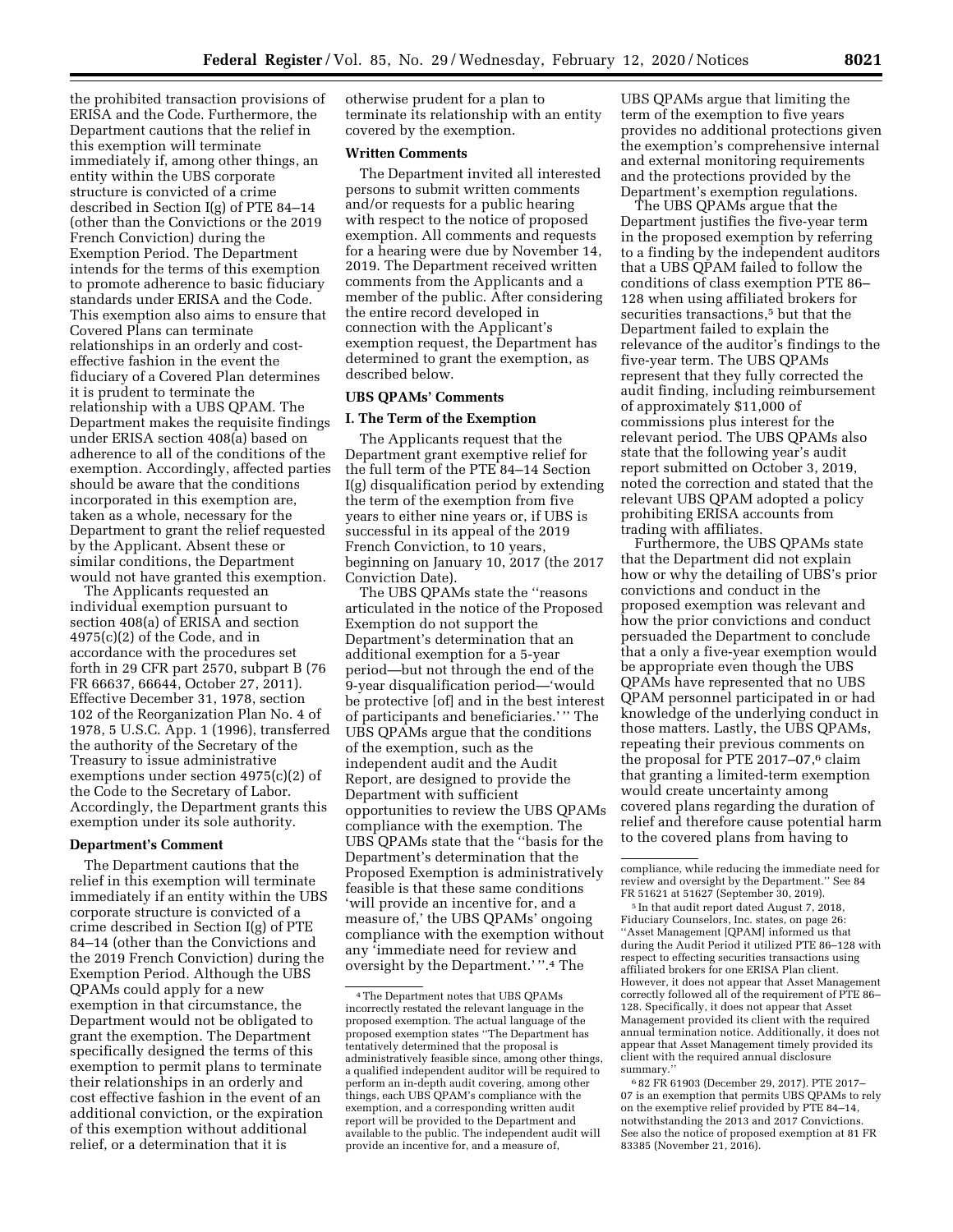expend the time and resources to be sure that they can replace the UBS QPAMs in the event that the Department does not grant permanent relief.

#### *Department's Response:*

The Department is not persuaded that a nine-year exemption period would be protective and in the interest of Covered Plans. UBS entities were criminally convicted three times, including twice in U.S. courts, for illegal behavior that, collectively, involved billions of dollars and spanned numerous years, across different UBS entities. Given the duration and magnitude of the UBS entities' criminal behavior, the Department cannot determine that the conditions in this exemption anticipate all of the protections that may be necessary to protect Covered Plans over the entire nine-year disqualification period. The Department remains convinced that the prospect of the Department's prospective in-depth review of any future exemption request by the UBS QPAMs provides a strong incentive for the UBS QPAMs to diligently monitor compliance with the conditions of this exemption, to the benefit of Covered Plans.

The audits required by this exemption will provide the Department with valuable insight into the UBS QPAMs' compliance history and operations. If those audits identify deficiencies, the audits' findings may well provide a basis for imposing different or additional conditions, or for the denial of a new exemption application after expiration of this exemption's five-year term.

However, the Department would not view a cycle of several positive audits alone as dispositive proof that this exemption meets, and will continue to meet, the requirements of Section 408(a) of ERISA over the entire remaining UBS QPAM disqualification period. An exemption request submitted by the UBS QPAMs containing all current, accurate, relevant material will be another necessary and important basis for any such determination.

A failure to comply with the Department's prohibited transaction class exemption 86–128 is a failure to comply with ERISA. The Department considers any instance of an exemption applicant's noncompliance with ERISA when contemplating whether the requested exemption is appropriate. Information regarding an applicant's non-compliance with ERISA, even if corrected, heightens the Department's scrutiny of the exemption request. The Department's ability to review the Audit Reports annually and for any noncompliance reported therein,

whether isolated, continuing or corrected, along with the limited term of the exemption, provides the Department the opportunity to add, modify, and enhance any conditions, as necessary, in a potential future exemption and assists in determining if a future exemption is appropriate.

The Department considers the entire record before it when determining the appropriate term of the exemption. The record in this instance contains an abundance of factual information detailing the severity of the misconduct, repeated criminal violations, supervisory failures, and the breach of two previous exemptions, which themselves were necessitated by criminal conduct. Such a detailed record of criminal behavior reflects on the offending organization's compliance culture, which is a factor at the core of the Department's determinations and certainly is a large factor in the Department's consideration of the length of any exemptive relief provided.

The Department additionally notes that, if the UBS QPAMs' appeal of the 2019 French Conviction is successful, the UBS QPAMs may rely on PTE 2017– 07 or this exemption during their respective effective periods, as long as the applicable conditions therein are met.7

# **II. Advisory Opinion Request**

Along with their comments to the proposed exemption the UBS QPAMs reiterated their request that the Department issue an advisory opinion as to whether foreign convictions are disqualifying convictions under section I(g) of PTE 84–14. The UBS QPAMs state the request presents questions of law and policy that are critically important regardless of the Department's determinations on the term and condition of this exemption. The Department acknowledges the request, and is separately considering it pursuant to ERISA Procedure 76–1.

## **III. Requested Revisions to the Exemption's Conditions**

The UBS QPAMs requested certain specific revisions based on their request that the Department increase the exemption's term from five years to nine years. As discussed above, the Department has decided not to modify the term of the exemption to nine years. Accordingly, it is not making these requested revisions.

The UBS QPAMs also requested other revisions to the proposed exemption's

operative language in certain conditions, as discussed below.

## *Section I(a)*

The UBS QPAMs requested that the Department modify text in Section I(a) of the proposed exemption, which in part conditions relief on the premise that third parties engaged ''on behalf of'' the UBS QPAMs did not ''know of, have reason to know of, or participate in'' the criminal conduct that is the subject of the 2019 French Conviction. Specifically, the UBS QPAMs request deletion of the sentence in Section I(a) stating ''[f]urther, any other party engaged on behalf of such UBS QPAMs who had responsibility for, or exercised authority in connection with the management of plan assets did not know of, did not have reason to know of, or participate in the criminal conduct of UBS and UBS France that is the subject of the 2019 French Conviction.'' Furthermore, the UBS QPAMs requested modification of the last sentence of Section I(a), which provides that a person ''participated in'' the criminal misconduct not only if the person actively engaged in the misconduct, but also if he or she knowingly approved of the criminal conduct or, with knowledge of the misconduct, failed to take active steps to prohibit it, such as reporting the conduct to supervisors. The UBS QPAMs request that the phrase ''or knowledge of such conduct without taking active steps to prohibit such conduct, including reporting the conduct to such individual's supervisors, and to the Board of Directors'' be deleted from Section I(a).

The Department declines to make the requested modifications to Section I(a). The Department expects the QPAMs, their employees, and agents to adhere to high standards of integrity. These standards are not satisfied merely by avoiding actively engaging in misconduct, but also extends to taking measures to stop misconduct that is known or should be known. Silent acquiescence to criminal conduct falls far short of the standards expected of parties relying on the exemption. Accordingly, the condition treats as knowing participation a party's failure to take active steps to prevent the criminal conduct that is the subject of the Convictions and the 2019 French Conviction. Moreover, it is the Department's view that the UBS QPAMs are appropriately held accountable in this manner for the conduct of the third parties they engaged on their behalf to manage or exercise authority over plan assets. If such parties knowingly participated in the criminal conduct

<sup>7</sup> In this circumstance, the Department would consider good faith compliance with the conditions of this exemption as compliance with the conditions of PTE 2017–07.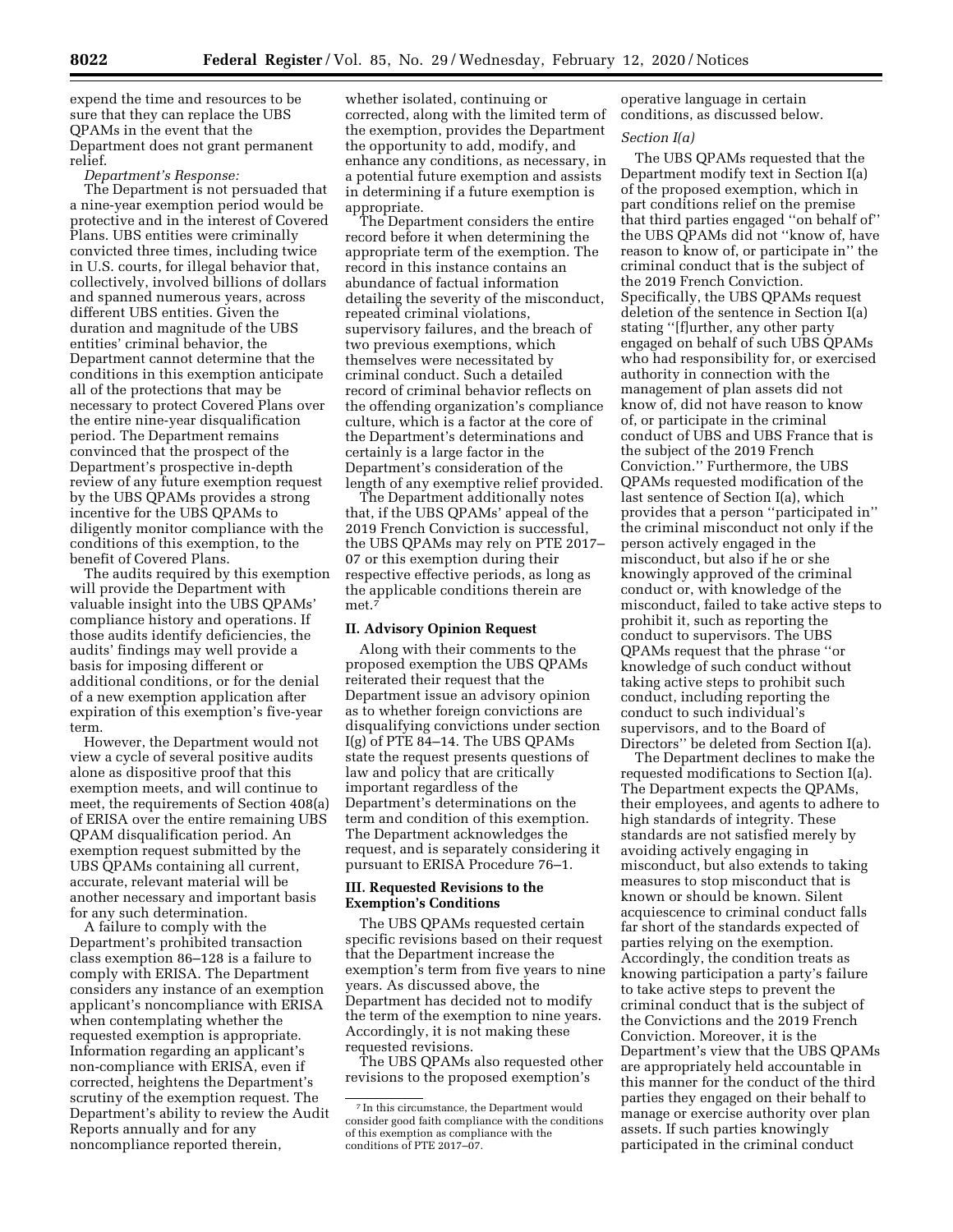that is the subject of the 2019 French Conviction, the QPAMs' culpability is potentially greater than the Department assumed in drafting the exemption conditions, and there may be need for greater protections or reduced relief. The condition was specifically designed to give assurance that the UBS QPAMs and third parties engaged on the UBS QPAMs' behalf did not participate in, approve, or facilitate criminal misconduct.

## *Section I(b)*

The UBS QPAMs have also requested that the Department modify text in Section I(b) of the proposed exemption, which in part provides that the parties engaged to act on behalf of the UBS QPAMs must not have received compensation in connection with the criminal conduct that is the subject of the 2019 French Conviction. The UBS QPAMs have requested deletion of the last sentence of Section I(b), which provides: ''[f]urther, any other party engaged on behalf of such UBS QPAMs who had responsibility for, or exercised authority in connection with the management of plan assets did not receive direct compensation, or knowingly receive indirect compensation, in connection with the criminal conduct of UBS and UBS France that is the subject of the 2019 French Conviction.''

Section I(b) also reflects the Department's view that the QPAMs and the parties engaged on their behalf to manage or exercise authority over plan assets must adhere to high standards of integrity. Accordingly, these parties engaged by the UBS QPAMs should neither have participated in nor profited from the criminal conduct that is the subject of the 2019 French Conviction. If such parties, in fact, received direct or indirect compensation in connection with the criminal conduct, their culpability, and the culpability of the UBS QPAMs, is potentially greater than the Department assumed in formulating this exemption's conditions, and there may be need for greater protections or reduced relief. Therefore, Section I(b) of the exemption will continue to extend the prohibition against the receipt of compensation in connection with the conduct that is the subject of the 2019 French Conviction to third parties with responsibility or authority over plan assets.

## *Section I(k)—Written Notice*

Section I(k) of the exemption requires the UBS QPAMs to provide each sponsor and beneficial owner of a Covered Plan that has entered into a written asset or investment management

agreement with a UBS QPAM, or the sponsor of an investment fund in any case where a UBS QPAM acts as a subadvisor to the investment fund in which such ERISA-covered plan and IRA invests, with a copy of the notice of exemption, a summary describing the facts that led to the Convictions and the 2019 French Conviction (the Summary), and a statement (the Statement) that the Convictions, and in the Department's view, the 2019 French Conviction, each separately result in a failure to meet a condition in PTE 84–14 and PTE 2017– 07. The UBS QPAMs request the condition's language be revised to reflect that this disclosure is to be provided within 60 days of the effective date of the five-year exemption to Covered Plans that currently have a written investment or asset management agreement and that covered plans that enter a written investment or asset management agreement with a UBS QPAM after such 60-day time period must receive a copy of the exemption, the Summary, and the Notice prior to or contemporaneously with the Covered Plan's receipt of a written asset management agreement from the UBS QPAM.

The Department agrees with the request and has revised Section I(k) accordingly.

## *Section I(m)(1)(ii)—Compliance Officer*

Section I(m)(1)(ii) states that ''[t]he Compliance Officer must have a reporting line within UBS's Compliance and Operational Risk Control (C&ORC) function to the Head of Compliance and Operational Risk Control, Asset Management. The C&ORC function is organizationally independent of UBS's business divisions—including Asset Management, the Investment Bank, and Global Wealth Management—and is led by the head of Group Compliance, Regulatory and Governance, or another appropriate member of the Group Executive Board.'' The UBS QPAMs requested that the phrase ''to the Head of Compliance and Operational Risk Control, Asset Management'' in the first sentence of Section I(m)(1)(ii) be deleted.

The Department declines to make the requested change. The UBS QPAMs did not provide any substantive reason for the removal of the language from this condition and therefore have not demonstrated why the deletion of the language would be in the interest of and protective of affected plans and their participants and beneficiaries. The Department formulated this condition to ensure that the Compliance Officer designated by UBS is an individual who is directly accountable to senior

management. The Department considers the Compliance Officer, the Exemption Reviews, and the Exemption Reports integral parts of this five-year exemption, without which the Department could not have made its findings that the exemption is in the interest of and protective of affected plans and their participants and beneficiaries. The exemption's conditions ensure that senior management is aware of and knowledgeable about compliance with this five-year exemption and the Policies and Training mandate. The reporting and accountability of the Compliance Officer to senior management is a part of that process.

# *References to* ''*2017 Conviction*''

The term ''2018 Conviction'' was used in the proposed exemption to describe the judgment of conviction against UBS in case number 3:15–cr–00076–RNC in the U.S. District Court for the District of Connecticut for one count of wire fraud in violation of Title 18, United States Code, Sections 1343 and 2 in connection with UBS's submission of Yen London Interbank Offered Rates and other benchmark interest rates between 2001 and 2010. The UBS QPAMs request the term be changed from "2018 Conviction" to the term ''2017 Conviction'' which was used in PTE 2017–07 and because the date of this conviction is January 10, 2017. The UBS QPAMs also request the Department add a definitional Section to the exemption stating the term ''2017 Conviction Date'' means ''January 10, 2017.''

The Department accepts the UBS QPAMs' request, and for clarity has added a definitional section to the fiveyear exemption stating that ''[a]ll references to 'the 2017 Conviction Date' means January 10, 2017.'' In addition, the Department has replaced the references to the ''2018 Conviction'' with the term ''2017 Conviction.''

#### *Section II(b)—*''*2019 French Conviction*''

On its own motion and for clarity, the Department is modifying Section II(b) defining the term ''2019 French Conviction'' to include the sentence ''The term '2019 French Conviction' also includes a decision upholding the February 20, 2019 judgment of the French First Instance Court.''

#### **Comment From the Public**

The Department received one anonymous comment from the public that did not raise any substantive issue.

After full consideration and review of the entire record, the Department has decided to grant the exemption, with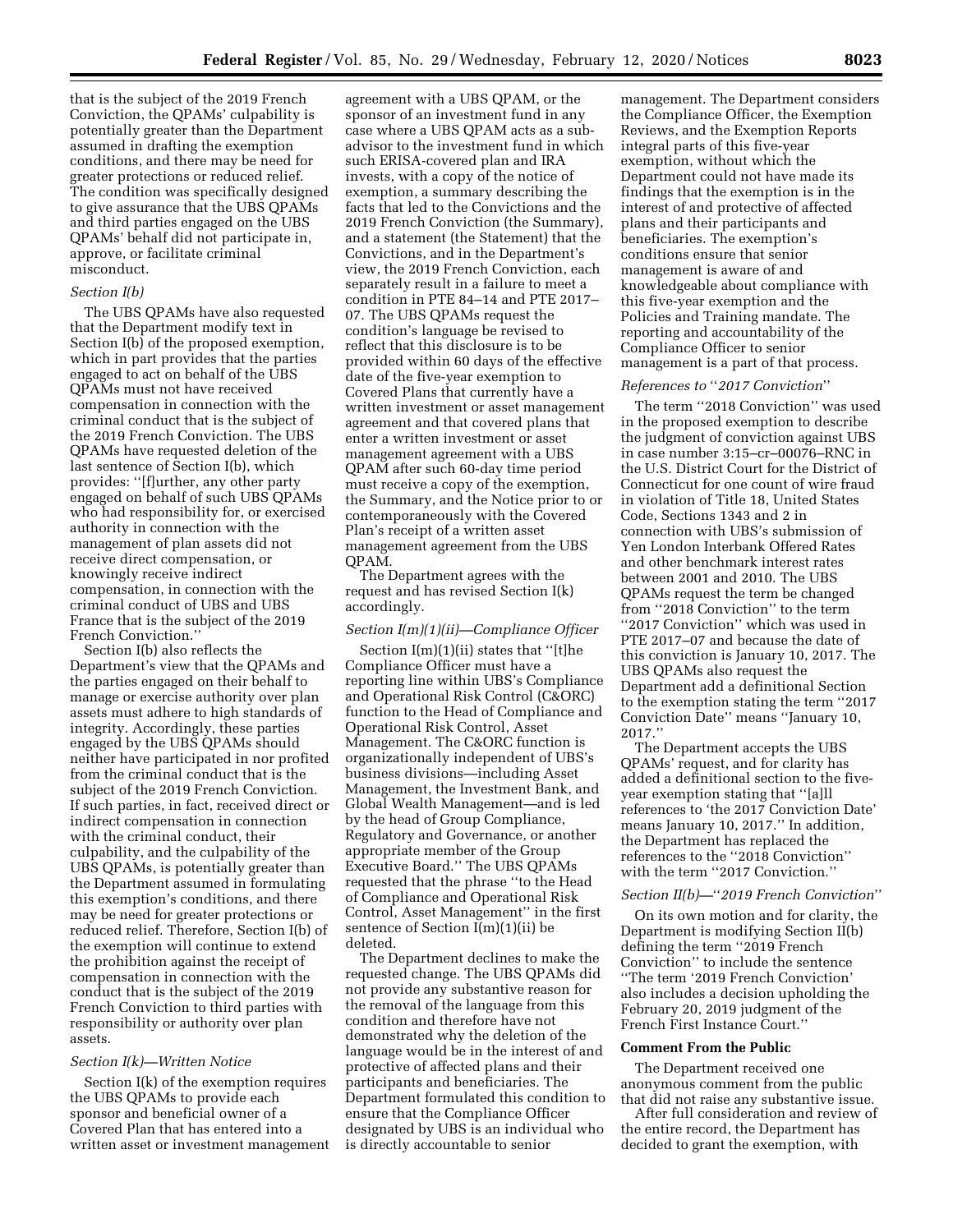the modifications discussed above. The complete application file (D–11998) is available for public inspection in the Public Disclosure Room of the Employee Benefits Security Administration, Room N–1515, U.S. Department of Labor, 200 Constitution Avenue NW, Washington, DC 20210. For a more complete statement of the facts and representations supporting the Department's decision to grant this exemption, refer to the notice of proposed exemption published on September 30, 2019, at 84 FR 51621.

# **General Information**

The attention of interested persons is directed to the following:

(1) The fact that a transaction is the subject of an exemption under section 408(a) of the Act or section  $4975(c)(2)$  of the Code does not relieve a fiduciary or other party in interest or disqualified person from certain other provisions of the Act and/or the Code, including any prohibited transaction provisions to which the exemption does not apply and the general fiduciary responsibility provisions of section 404 of the Act, which, among other things, require a fiduciary to discharge his duties respecting the plan solely in the interest of the participants and beneficiaries of the plan and in a prudent fashion in accordance with section 404(a)(1)(B) of the Act; nor does it affect the requirement of section 401(a) of the Code that the plan must operate for the exclusive benefit of the employees of the employer maintaining the plan and their beneficiaries;

(2) In accordance with section 408(a) of ERISA and section 4975(c)(2) of the Code, the Department makes the following determinations: The exemption is administratively feasible, the exemption is in the interests of affected plans and of their participants and beneficiaries, and the exemption is protective of the rights of participants and beneficiaries of such plans;

(3) The exemption is supplemental to, and not in derogation of, any other provisions of ERISA, including statutory or administrative exemptions and transitional rules. Furthermore, the fact that a transaction is subject to an administrative or statutory exemption is not dispositive of whether the transaction is in fact a prohibited transaction; and

(4) The availability of this exemption is subject to the express condition that the material facts and representations contained in the application accurately describe all material terms of the transaction which is the subject of the exemption.

Accordingly, the following exemption is granted under the authority of section 408(a) of ERISA and section 4975(c)(2) of the Code and in accordance with the procedures set forth in 29 CFR part 2570, subpart B (76 FR 66637, 66644, October 27, 2011):

# **Exemption**

# **Section I. Covered Transactions**

Certain entities with specified relationships to UBS (hereinafter, the UBS QPAMs, as defined in Section II(e)) will not be precluded from relying on the exemptive relief provided by Prohibited Transaction Class Exemption 84–14 (PTE 84–14 or the QPAM Exemption) 8 during the Exemption Period, notwithstanding the 2013 Conviction of UBS Securities Japan Co., Ltd., the 2017 Conviction of UBS (collectively the Convictions, as defined in Section II(a)), and the 2019 French Conviction of UBS and UBS France (as defined in Section II(b)), provided that the following conditions are satisfied:

(a) The UBS QPAMs (including their officers, directors, agents other than UBS and UBS Securities Japan and UBS France, and the employees of such UBS QPAMs) did not know of, did not have reason to know of, or did not participate in: (1) The FX Misconduct; or (2) the criminal conduct of UBS Securities Japan and UBS that is the subject of the Convictions; or (3) the criminal conduct of UBS and UBS France that is the subject of the 2019 French Conviction. Further, any other party engaged on behalf of such UBS QPAMs who had responsibility for, or exercised authority in connection with the management of plan assets did not know of, did not have reason to know of, or participate in the criminal conduct of UBS and UBS France that is the subject of the 2019 French Conviction. For purposes of this exemption, ''participate in'' refers not only to active participation in the FX Misconduct, the criminal conduct that is the subject of the Convictions, and the criminal conduct that is the subject of the 2019 French Conviction, but also to knowing approval of the criminal conduct, or knowledge of such conduct without taking active steps to prohibit such conduct, including reporting the conduct to such individual's supervisors, and to the Board of Directors;

(b) The UBS QPAMs (including their officers, directors, agents other than UBS, UBS Securities Japan, and UBS France, and employees of such UBS

QPAMs) did not receive direct compensation, or knowingly receive indirect compensation, in connection with: (1) The FX Misconduct; (2) the criminal conduct of UBS Securities Japan and UBS that is the subject of the Convictions; or (3) the criminal conduct of UBS and UBS France that is the subject of the 2019 French Conviction. Further, any other party engaged on behalf of such UBS QPAMs who had responsibility for, or exercised authority in connection with the management of plan assets did not receive direct compensation, or knowingly receive indirect compensation, in connection with the criminal conduct of UBS and UBS France that is the subject of the 2019 French Conviction;

(c) The UBS QPAMs will not employ or knowingly engage any of the individuals who participated in: (1) The FX Misconduct; (2) the criminal conduct of UBS Securities Japan and UBS that is the subject of the Convictions; or (3) the criminal conduct of UBS and UBS France that is the subject of the 2019 French Conviction;

(d) At all times during the Exemption Period, no UBS QPAM will use its authority or influence to direct an ''investment fund'' (as defined in Section VI(b) of PTE 84–14) that is subject to ERISA or the Code and managed by such UBS QPAM with respect to one or more Covered Plans (as defined in Section II(c)) to enter into any transaction with UBS, UBS Securities Japan, or UBS France or to engage UBS, UBS Securities Japan, or UBS France to provide any service to such investment fund, for a direct or indirect fee borne by such investment fund, regardless of whether such transaction or service may otherwise be within the scope of relief provided by an administrative or statutory exemption;

(e) Any failure of the UBS QPAMs to satisfy Section I(g) of PTE 84–14 arose solely from the Convictions and the 2019 French Conviction;

(f) A UBS QPAM did not exercise authority over the assets of any plan subject to Part 4 of Title I of ERISA (an ERISA-covered plan) or section 4975 of the Code (an IRA) in a manner that it knew or should have known would: Further the FX Misconduct, the criminal conduct that is the subject of the Convictions, or the criminal conduct that is the subject of the 2019 French Conviction; or cause the UBS QPAM or its affiliates to directly or indirectly profit from the FX Misconduct, the criminal conduct that is the subject of the Convictions, or the criminal conduct that is the subject of the 2019 French Conviction;

<sup>8</sup> 49 FR 9494 (March 13, 1984), as corrected at 50 FR 41430, (October 10, 1985), as amended at 70 FR 49305(August 23, 2005), and as amended at 75 FR 38837 (July 6, 2010).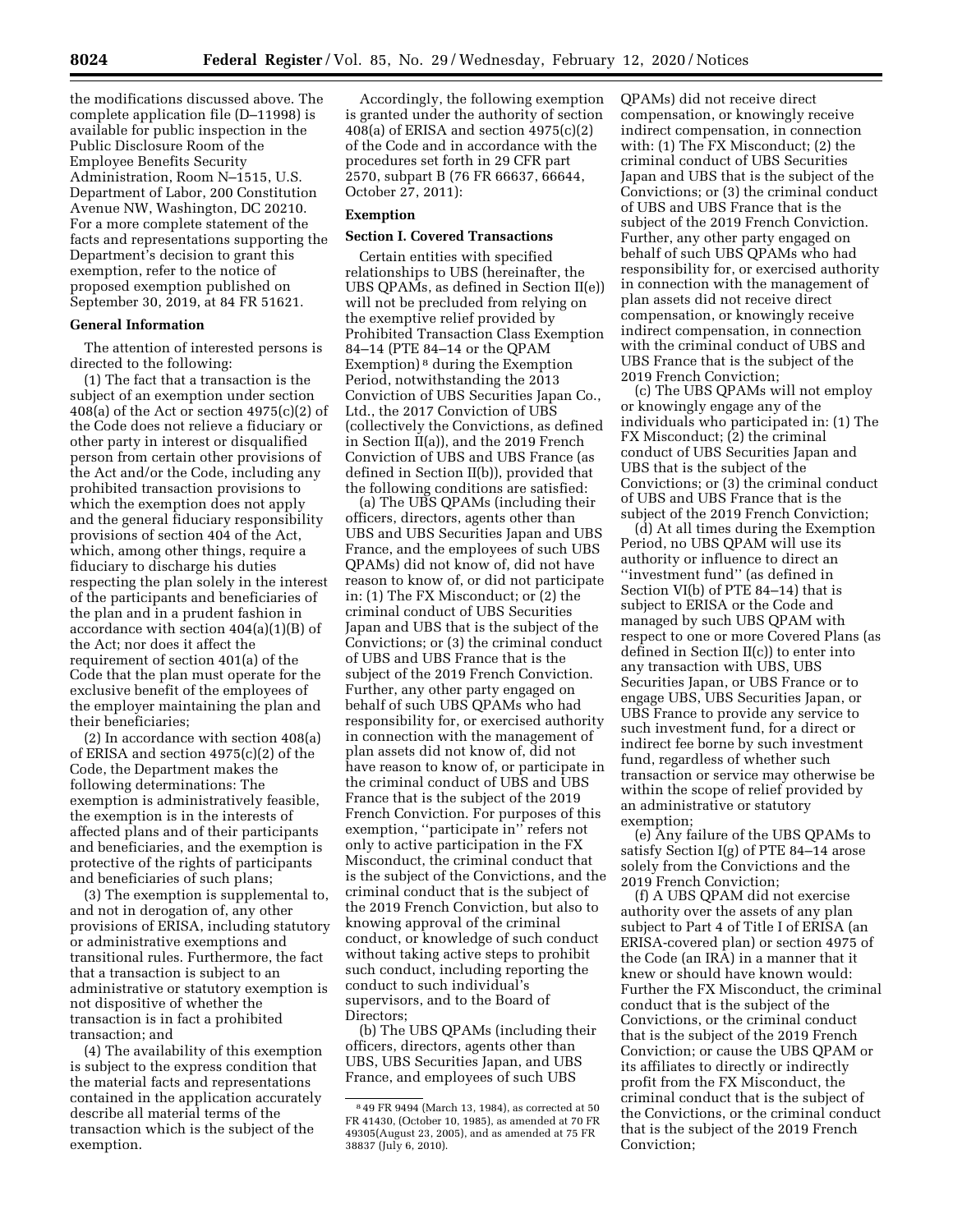(g) Other than with respect to employee benefit plans maintained or sponsored for its own employees or the employees of an affiliate, UBS, UBS Securities Japan, and UBS France will not act as fiduciaries within the meaning of section 3(21)(A)(i) or (iii) of ERISA, or section  $4975(e)(3)(A)$  and  $(C)$ of the Code, with respect to ERISAcovered plan and IRA assets; provided, however, that UBS, UBS Securities Japan, and UBS France will not be treated as violating the conditions of this exemption solely because they acted as an investment advice fiduciary within the meaning of section 3(21)(A)(ii) of ERISA or section 4975(e)(3)(B) of the Code;

(h)(1) Each UBS QPAM must continue to maintain, adjust (to the extent necessary), implement, and follow written policies and procedures (the Policies). The Policies must require, and must be reasonably designed to ensure that:

(i) The asset management decisions of the UBS QPAM are conducted independently of UBS's corporate management and business activities, including the corporate management and business activities of the Investment Bank division, UBS Securities Japan, and UBS France. This condition does not preclude a UBS QPAM from receiving publicly available research and other widely available information from a UBS affiliate;

(ii) The UBS QPAM fully complies with ERISA's fiduciary duties, and with ERISA and the Code's prohibited transaction provisions, in each case as applicable with respect to each Covered Plan, and does not knowingly participate in any violation of these duties and provisions with respect to Covered Plans;

(iii) The UBS QPAM does not knowingly participate in any other person's violation of ERISA or the Code with respect to Covered Plans;

(iv) Any filings or statements made by the UBS QPAM to regulators, including, but not limited to, the Department, the Department of the Treasury, the Department of Justice, and the Pension Benefit Guaranty Corporation, on behalf of or in relation to Covered Plans, are materially accurate and complete, to the best of such QPAM's knowledge at that time;

(v) To the best of the UBS QPAM's knowledge at that time, the UBS QPAM does not make material misrepresentations or omit material information in its communications with such regulators with respect to Covered Plans, or make material misrepresentations or omit material

information in its communications with Covered Plans; and

(vi) The UBS QPAM complies with the terms of this five-year exemption;

(2) Any violation of, or failure to comply with an item in subparagraphs  $(h)(1)(ii)$  through  $(vi)$ , is corrected as soon as reasonably possible upon discovery, or as soon after the QPAM reasonably should have known of the noncompliance (whichever is earlier), and any such violation or compliance failure not so corrected is reported, upon the discovery of such failure to so correct, in writing. Such report shall be made to the head of compliance and the General Counsel (or their functional equivalent) of the relevant UBS QPAM that engaged in the violation or failure, and the independent auditor responsible for reviewing compliance with the Policies. A UBS QPAM will not be treated as having failed to develop, implement, maintain, or follow the Policies, provided that it corrects any instance of noncompliance as soon as reasonably possible upon discovery, or as soon as reasonably possible after the UBS QPAM reasonably should have known of the noncompliance (whichever is earlier), and provided that it adheres to the reporting requirements set forth in this subparagraph (2);

(3) Each UBS QPAM will maintain, adjust (to the extent necessary) and implement a program of training during the Exemption Period, to be conducted at least annually, for all relevant UBS QPAM asset/portfolio management, trading, legal, compliance, and internal audit personnel. The Training must:

(i) At a minimum, cover the Policies, ERISA and Code compliance (including applicable fiduciary duties and the prohibited transaction provisions), ethical conduct, the consequences for not complying with the conditions of this exemption (including any loss of exemptive relief provided herein), and prompt reporting of wrongdoing; and

(ii) Be conducted by a professional who has been prudently selected and who has appropriate technical training and proficiency with ERISA and the Code;

(i)(1) Each UBS QPAM submits to an audit conducted by an independent auditor, who has been prudently selected and who has appropriate technical training and proficiency with ERISA and the Code, to evaluate the adequacy of, and each UBS QPAM's compliance with, the Policies and Training described herein. The audit requirement must be incorporated in the Policies. The initial audit must cover the 13-month period that begins on February 20, 2020 and ends on March 19, 2021, and must be completed by

September 19, 2021. The second audit must cover the period March 20, 2021 through March 19, 2022 and must be completed by September 19, 2022. The third audit must cover the period March 20, 2022 through March 19, 2023 and must be completed by September 19, 2023. The fourth audit must cover the period March 20, 2023 through March 19, 2024 and must be completed by September 19, 2024. The fifth audit must cover the period March 20, 2024 through February 20, 2025 and must be completed by August 20, 2025. The corresponding certified Audit Reports must be submitted to the Department no later than 45 days following the completion of the audit.9 For time periods ending prior to February 20, 2020, and covered by the audit required pursuant to PTE 2019-01,<sup>10</sup> the audit requirements in Section I(i) PTE 2019– 01 will remain in effect.11

(2) Within the scope of the audit and to the extent necessary for the auditor, in its sole opinion, to complete its audit and comply with the conditions for relief described herein, and only to the extent such disclosure is not prevented by state or federal statute, or involves communications subject to attorneyclient privilege, each UBS QPAM and, if applicable, UBS, will grant the auditor unconditional access to its business, including, but not limited to: Its computer systems; business records; transactional data; workplace locations; training materials; and personnel. Such access is limited to information relevant to the auditor's objectives as specified by the terms of this exemption;

(3) The auditor's engagement must specifically require the auditor to determine whether each UBS QPAM has developed, implemented, maintained, and followed the Policies in accordance with the conditions of this five-year exemption, and has developed and implemented the Training, as required herein;

(4) The auditor's engagement must specifically require the auditor to test

10 84 FR 6163 (February 26, 2019). PTE 2019–01 is an exemption that permits the UBS QPAMs to rely on the exemptive relief provided by PTE 84– 14 notwithstanding the 2013 and 2017 Convictions

<sup>11</sup> Accordingly, pursuant to PTE 2019–01, the required audit must cover the period beginning February 20, 2019 and ending on February 19, 2020. The corresponding Audit Report must be completed by August 19, 2020 and submitted to the Department by October 3, 2020.

<sup>9</sup>The initial Audit Report must be submitted to the Department by November 3, 2021. The second Audit Report must be submitted to the Department by November 3, 2022. The third Audit Report must be submitted to the Department by November 3, 2023. The fourth Audit Report must be submitted to the Department by November 3, 2024. The fifth Audit Report must be submitted to the Department by October 4, 2025.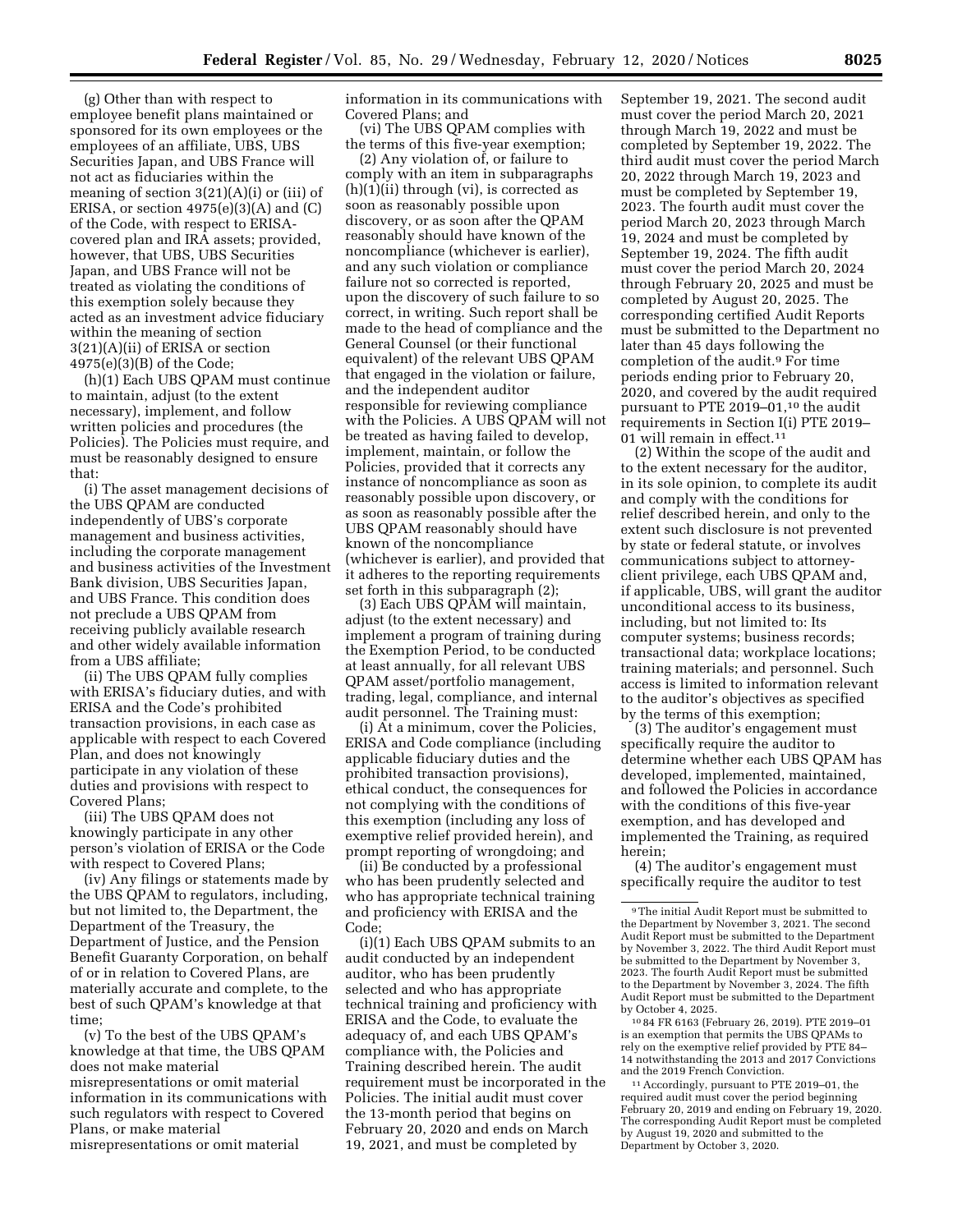each UBS QPAM's operational compliance with the Policies and Training. In this regard, the auditor must test, for each UBS QPAM, a sample of such UBS QPAM's transactions involving Covered Plans, sufficient in size and nature to afford the auditor a reasonable basis to determine such UBS QPAM's operational compliance with the Policies and Training;

(5) For the audit, on or before the end of the relevant period described in Section I(i)(1) for completing the audit, the auditor must issue a written report (the Audit Report) to UBS and the UBS QPAM to which the audit applies that describes the procedures performed by the auditor in connection with its examination. The auditor, at its discretion, may issue a single consolidated Audit Report that covers all the UBS QPAMs. The Audit Report must include the auditor's specific determinations regarding:

(i) The adequacy of each UBS QPAM's Policies and Training; each UBS QPAM's compliance with the Policies and Training; the need, if any, to strengthen such Policies and Training; and any instance of the respective UBS QPAM's noncompliance with the written Policies and Training described in Section I(h) above. The UBS QPAM must promptly address any noncompliance. The UBS QPAM must promptly address or prepare a written plan of action to address any determination as to the adequacy of the Policies and Training and the auditor's recommendations (if any) with respect to strengthening the Policies and Training of the respective UBS QPAM. Any action taken or the plan of action to be taken by the respective UBS QPAM must be included in an addendum to the Audit Report (such addendum must be completed prior to the certification described in Section I(i)(7) below). In the event such a plan of action to address the auditor's recommendation regarding the adequacy of the Policies and Training is not completed by the time of submission of the Audit Report, the following period's Audit Report must state whether the plan was satisfactorily completed. Any determination by the auditor that a UBS QPAM has implemented, maintained, and followed sufficient Policies and Training must not be based solely or in substantial part on an absence of evidence indicating noncompliance. In this last regard, any finding that a UBS QPAM has complied with the requirements under this subparagraph must be based on evidence that the particular UBS QPAM has actually implemented, maintained,

and followed the Policies and Training required by this exemption. Furthermore, the auditor must not solely rely on the Exemption Report created by the Compliance Officer, as described in Section I(m) below, as the basis for the auditor's conclusions in lieu of independent determinations and testing performed by the auditor as required by Section I(i)(3) and (4) above; and

(ii) The adequacy of the Exemption Review described in Section I(m);

(6) The auditor must notify the respective UBS QPAM of any instance of noncompliance identified by the auditor within five (5) business days after such noncompliance is identified by the auditor, regardless of whether the audit has been completed as of that date;

(7) With respect to the Audit Report, the General Counsel, or one of the three most senior executive officers of the UBS QPAM to which the Audit Report applies, must certify in writing, under penalty of perjury, that the officer has reviewed the Audit Report and this exemption; that, to the best of such officer's knowledge at the time, such UBS QPAM has addressed, corrected, and remedied any noncompliance and inadequacy or has an appropriate written plan to address any inadequacy regarding the Policies and Training identified in the Audit Report. Such certification must also include the signatory's determination that, to the best of such officer's knowledge at the time, the Policies and Training in effect at the time of signing are adequate to ensure compliance with the conditions of this exemption and with the applicable provisions of ERISA and the Code;

(8) The Risk Committee of UBS's Board of Directors is provided a copy of the Audit Report; and a senior executive officer of UBS's Compliance and Operational Risk Control function must review the Audit Report for each UBS QPAM and must certify in writing, under penalty of perjury, that such officer has reviewed the Audit Report;

(9) Each UBS QPAM provides its certified Audit Report, by regular mail to: Office of Exemption Determinations (OED), 200 Constitution Avenue NW, Suite 400, Washington, DC 20210; or by private carrier to: 122 C Street NW, Suite 400, Washington, DC 20001–2109. This delivery must take place no later than 45 days following completion of the Audit Report. The Audit Reports will be made part of the public record regarding this five-year exemption. Furthermore, each UBS QPAM must make its Audit Reports unconditionally available, electronically or otherwise,

for examination upon request by any duly authorized employee or representative of the Department, other relevant regulators, and any fiduciary of a Covered Plan;

(10) Any engagement agreement with an auditor to perform the audit required by this exemption that is entered into subsequent to the effective date of this exemption must be submitted to OED no later than two months after the execution of such agreement;

(11) The auditor must provide the Department, upon request, for inspection and review, access to all the workpapers created and used in connection with the audit, provided such access and inspection is otherwise permitted by law; and

(12) UBS must notify the Department of a change in the independent auditor no later than two months after the engagement of a substitute or subsequent auditor and must provide an explanation for the substitution or change including a description of any material disputes between the terminated auditor and UBS;

(j) As of the effective date of this fiveyear exemption, with respect to any arrangement, agreement, or contract between a UBS QPAM and a Covered Plan, the UBS QPAM agrees and warrants to Covered Plans:

(1) To comply with ERISA and the Code, as applicable with respect to such Covered Plan; to refrain from engaging in prohibited transactions that are not otherwise exempt (and to promptly correct any inadvertent prohibited transactions); and to comply with the standards of prudence and loyalty set forth in section 404 of ERISA with respect to each such ERISA-covered plan and IRA to the extent that section 404 is applicable;

(2) To indemnify and hold harmless the Covered Plan for any actual losses resulting directly from: A UBS QPAM's violation of ERISA's fiduciary duties, as applicable, and of the prohibited transaction provisions of ERISA and the Code, as applicable; a breach of contract by the QPAM; or any claim arising out of the failure of such UBS QPAM to qualify for the exemptive relief provided by PTE 84–14 as a result of a violation of Section I(g) of PTE 84–14 other than the Convictions and the 2019 French Conviction. This condition applies only to actual losses caused by the UBS QPAM's violations.

(3) Not to require (or otherwise cause) the Covered Plan to waive, limit, or qualify the liability of the UBS QPAM for violating ERISA or the Code or engaging in prohibited transactions;

(4) Not to restrict the ability of such Covered Plan to terminate or withdraw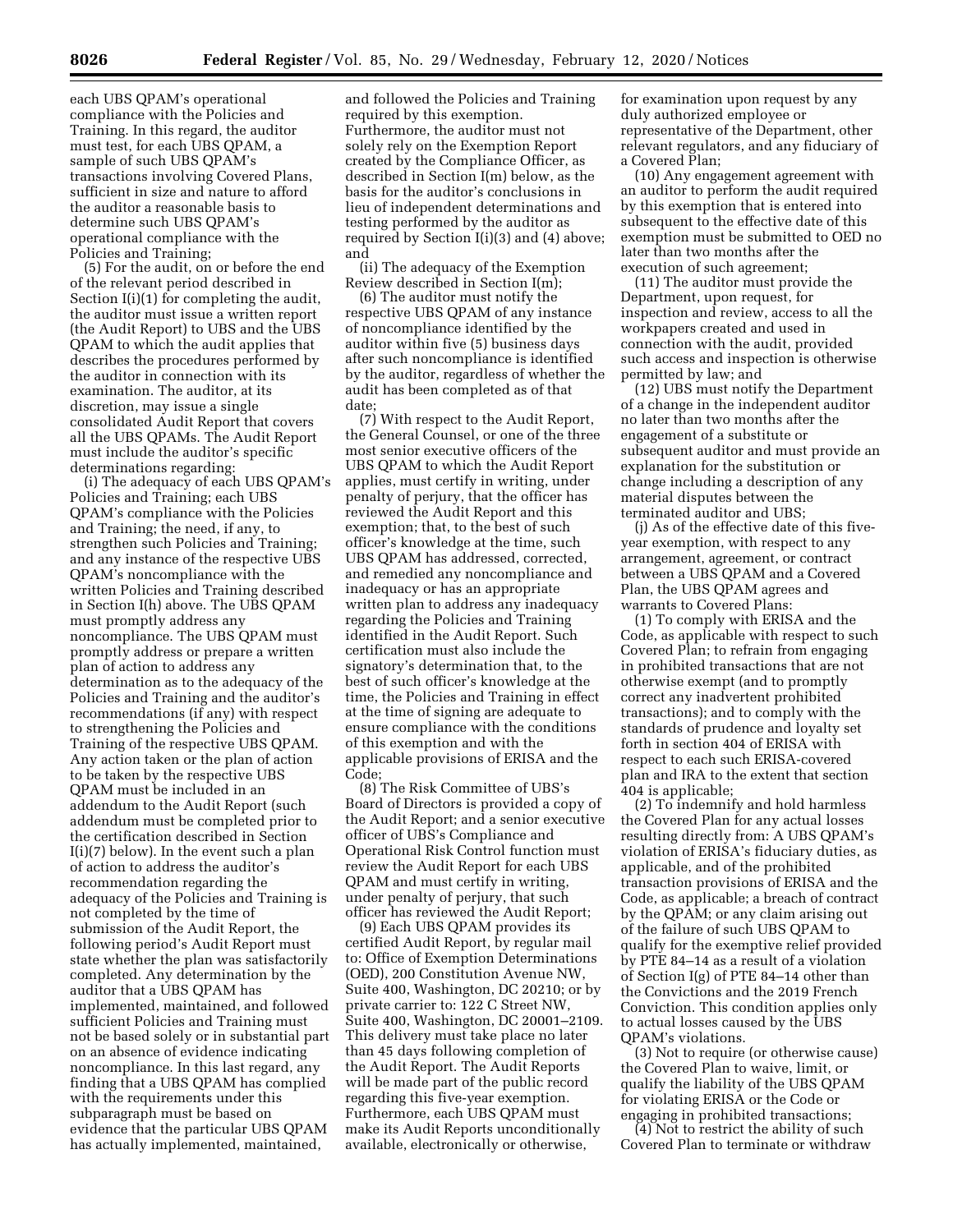from its arrangement with the UBS QPAM with respect to any investment in a separately managed account or pooled fund subject to ERISA and managed by such QPAM, with the exception of reasonable restrictions, appropriately disclosed in advance, that are specifically designed to ensure equitable treatment of all investors in a pooled fund in the event such withdrawal or termination may have adverse consequences for all other investors. In connection with any such arrangements involving investments in pooled funds subject to ERISA entered into after the effective date of PTE 2017– 07,12 the adverse consequences must relate to a lack of liquidity of the underlying assets, valuation issues, or regulatory reasons that prevent the fund from promptly redeeming an ERISAcovered plan's or IRA's investment, and such restrictions must be applicable to all such investors and be effective no longer than reasonably necessary to avoid the adverse consequences;

(5) Not to impose any fees, penalties, or charges for such termination or withdrawal with the exception of reasonable fees, appropriately disclosed in advance, that are specifically designed to prevent generally recognized abusive investment practices or specifically designed to ensure equitable treatment of all investors in a pooled fund in the event such withdrawal or termination may have adverse consequences for all other investors, provided that such fees are applied consistently and in a like manner to all such investors; and

(6) Not to include exculpatory provisions disclaiming or otherwise limiting liability of the UBS QPAM for a violation of such agreement's terms. To the extent consistent with Section 410 of ERISA, however, this provision does not prohibit disclaimers for liability caused by an error, misrepresentation, or misconduct of a plan fiduciary or other party hired by the plan fiduciary who is independent of UBS and its affiliates, or damages arising from acts outside the control of the UBS QPAM;

(7) For Covered Plans that enter into a written asset or investment management agreement with a UBS QPAM on or after the effective date of this exemption, the UBS QPAM will agree to its obligations under this Section I(j) in an updated investment management agreement between the UBS QPAM and such clients or other

written contractual agreement. This condition will be deemed met for each Covered Plan that received a notice pursuant to PTE 2016–17, PTE 2017–07, and/or PTE 2019–01 that meets the terms of this condition. Notwithstanding the above, a UBS QPAM will not violate the condition solely because a Plan or IRA refuses to sign an updated investment management agreement.

(k) Within 60 days of the effective date of this five-year exemption, each UBS QPAM will provide a **Federal Register** copy of the notice of the exemption, along with a separate summary describing the facts that led to the Convictions and the 2019 French Conviction (the Summary), which have been submitted to the Department, and a prominently displayed statement (the Statement) that the Convictions and, in the Department's view, the 2019 French Conviction, each separately result in a failure to meet a condition in PTE 84– 14 and PTE 2017–07, to each sponsor and beneficial owner of a Covered Plan that has entered into a written asset or investment management agreement with a UBS QPAM, or the sponsor of an investment fund in any case where a UBS QPAM acts as a sub-advisor to the investment fund in which such ERISAcovered plan and IRA invests. All Covered Plan clients that enter into a written asset or investment management agreement with a UBS QPAM after that date must receive a copy of the exemption, the Summary, and the Statement prior to, or contemporaneously with, the Covered Plan's receipt of a written asset or investment management agreement from the UBS QPAM. The notices may be delivered electronically (including by an email that has a link to the five-year exemption);

(l) The UBS QPAMs must comply with each condition of PTE 84–14, as amended, with the sole exception of the violations of Section I(g) of PTE 84–14 that are attributable to the Convictions and the 2019 French Conviction. If, during the Exemption Period, an entity within the UBS corporate structure is convicted of a crime described in Section I(g) of PTE 84–14 (other than the 2013 Conviction, 2017 Conviction, and the 2019 French Conviction), relief in this exemption would terminate immediately;

(m)(1) UBS continues to designate a senior compliance officer (the Compliance Officer) who will be responsible for compliance with the Policies and Training requirements described herein. The Compliance Officer must conduct an annual review during the Exemption Period (the

Exemption Review), to determine the adequacy and effectiveness of the implementation of the Policies and Training. With respect to the Compliance Officer, the following conditions must be met:

(i) The Compliance Officer must be a professional who has extensive experience with, and knowledge of, the regulation of financial services and products, including under ERISA and the Code; and

(ii) The Compliance Officer must have a reporting line within UBS's Compliance and Operational Risk Control (C&ORC) function to the Head of Compliance and Operational Risk Control, Asset Management. The C&ORC function is organizationally independent of UBS's business divisions—including Asset Management, the Investment Bank, and Global Wealth Management—and is led by the head of Group Compliance, Regulatory and Governance, or another appropriate member of the Group Executive Board;

(2) With respect to the Exemption Review, the following conditions must be met:

(i) The Exemption Review includes a review of the UBS QPAMs' compliance with and effectiveness of the Policies and Training and of the following: Any compliance matter related to the Policies or Training that was identified by, or reported to, the Compliance Officer or others within the C&ORC function during the previous year; the most recent Audit Report issued pursuant to this exemption or PTE 2019–01; any material change in the relevant business activities of the UBS QPAMs; and any change to ERISA, the Code, or regulations related to fiduciary duties and the prohibited transaction provisions that may be applicable to the activities of the UBS QPAMs;

(ii) The Compliance Officer prepares a written report for the Exemption Review (an Exemption Report) that (A) summarizes his or her material activities during the Exemption Period; (B) sets forth any instance of noncompliance discovered during the Exemption Period, and any related corrective action; (C) details any change to the Policies or Training to guard against any similar instance of noncompliance occurring again; and (D) makes recommendations, as necessary, for additional training, procedures, monitoring, or additional and/or changed processes or systems, and management's actions on such recommendations;

(iii) In the Exemption Report, the Compliance Officer must certify in writing that to the best of his or her

<sup>12</sup> 82 FR 61903 (December 29, 2017). PTE 2017– 07 is an exemption that permits UBS QPAMs to rely on the exemptive relief provided by PTE 84–14, notwithstanding the 2013 and 2017 Convictions.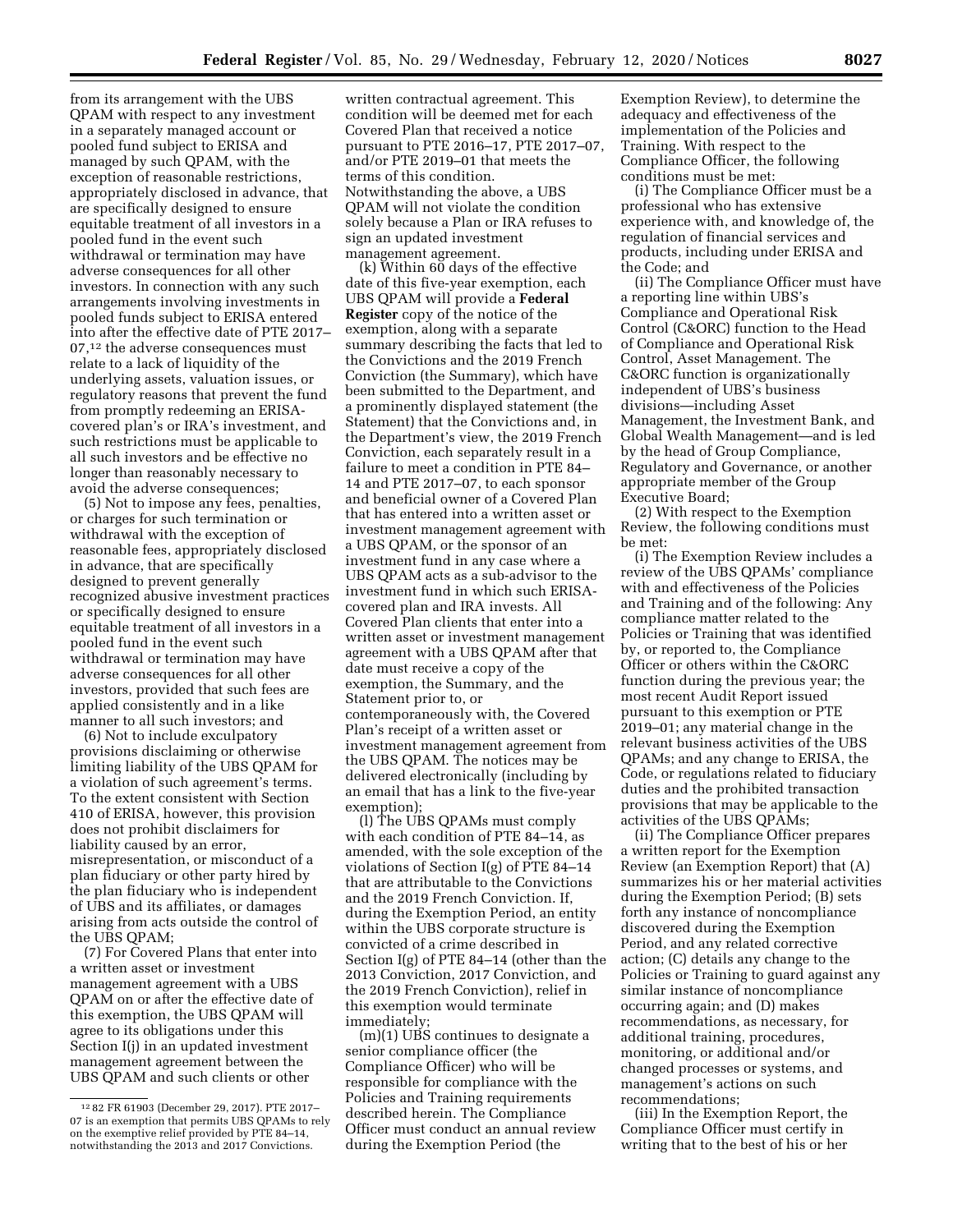knowledge at the time: (A) The report is accurate; (B) the Policies and Training are working in a manner which is reasonably designed to ensure that the Policies and Training requirements described herein are met; (C) any known instance of noncompliance during the Exemption Period and any related correction taken to date have been identified in the Exemption Report; and (D) the UBS QPAMs have complied with the Policies and Training, and/or corrected (or are correcting) any known instances of noncompliance in accordance with Section I(h) above;

(iv) The Exemption Report must be provided to appropriate corporate officers of UBS and each UBS QPAM to which such report relates, and to the head of compliance and the General Counsel (or their functional equivalent) of the relevant UBS QPAM; and the report must be made unconditionally available to the independent auditor described in Section I(i) above;

(v) The first Exemption Review, including the Compliance Officer's written Exemption Report, must cover the thirteen-month period beginning on February 20, 2020 and ending on March 19, 2021, and must be completed by June 19, 2021. The second Exemption Review and Exemption Report must cover the period beginning on March 20, 2021 and ending on March 19, 2022, and must be completed by June 19, 2022. The third Exemption Review and Exemption Report must cover the period beginning on March 20, 2022 and ending on March 19, 2023, and must be completed by June 19, 2023. The fourth Exemption Review and Exemption Report must cover the period beginning on March 20, 2023 and ending on March 19, 2024, and must be completed by June 19, 2024. The fifth Exemption Review and Exemption Report must cover the period beginning on March 20, 2024 and ending on February 20, 2025, and must be completed by May 20, 2025. The Exemption review undertaken pursuant to PTE 2019–01 must cover the period February 20, 2019 through February 19, 2020 and be completed by May 19, 2020; 13

(n) UBS imposes its internal procedures, controls, and protocols on UBS Securities Japan to: (1) Reduce the likelihood of any recurrence of conduct that is the subject of the 2013 Conviction, and (2) comply in all material respects with the Business Improvement Order, dated December

16, 2011, issued by the Japanese Financial Services Authority;

(o) UBS complies in all material respects with the audit and monitoring procedures imposed on UBS by the U.S. Commodity Futures Trading Commission Order, dated December 19, 2012;

(p) Each UBS QPAM will maintain records necessary to demonstrate that the conditions of this exemption have been met for six years following the date of any transaction for which such UBS QPAM relies upon the relief in the exemption;

(q) During the Exemption Period, UBS must: (1) Immediately disclose to the Department any Deferred Prosecution Agreement (a DPA) or Non-Prosecution Agreement (an NPA) with the U.S. Department of Justice, entered into by UBS or any of its affiliates (as defined in Section VI(d) of PTE 84–14) in connection with conduct described in Section I(g) of PTE 84–14 or section 411 of ERISA; and (2) immediately provide the Department any information requested by the Department, as permitted by law, regarding the agreement and/or conduct and allegations that led to the agreement;

(r) Each UBS QPAM, in its agreements with, or in other written disclosures provided to Covered Plans, will clearly and prominently inform Covered Plan clients of their right to obtain a copy of the Policies or a description (Summary Policies) which accurately summarizes key components of the UBS QPAM's written Policies developed in connection with this exemption. If the Policies are thereafter changed, each Covered Plan client must receive a new disclosure within six months following the end of the calendar year during which the Policies were changed.<sup>14</sup> With respect to this requirement, the description may be continuously maintained on a website, provided that such website link to the Policies or Summary Policies is clearly and prominently disclosed to each Covered Plan; and

(s) A UBS QPAM will not fail to meet the terms of this exemption solely because a different UBS QPAM fails to satisfy a condition for relief described in Sections I(c), (d), (h), (i), (j), (k), (l), (p), or (r); or if the independent auditor described in Section I(i) fails a provision of the exemption other than the requirement described in Section I(i)(11), provided that such failure did

not result from any actions or inactions of UBS or its affiliates.

## **Section II. Definitions**

(a) The term ''Convictions'' means the 2013 Conviction and the 2017 Conviction. The term ''2013 Conviction'' means the judgment of conviction against UBS Securities Japan Co. Ltd. in case number 3:12–cr–00268– RNC in the U.S. District Court for the District of Connecticut for one count of wire fraud in violation of Title 18, United States Code, sections 1343 and 2 in connection with submission of YEN London Interbank Offered Rates and other benchmark interest rates. The term ''2017 Conviction'' means the judgment of conviction against UBS in case number 3:15–cr–00076–RNC in the U.S. District Court for the District of Connecticut for one count of wire fraud in violation of Title 18, United States Code, Sections 1343 and 2 in connection with UBS's submission of Yen London Interbank Offered Rates and other benchmark interest rates between 2001 and 2010. For all purposes under this exemption, ''conduct'' of any person or entity that is the ''subject of the Convictions'' encompasses any conduct of UBS and/ or their personnel that is described in (i) Exhibit 3 to the Plea Agreement entered into between UBS and the Department of Justice Criminal Division, on May 20, 2015, in connection with case number 3:15–cr–00076–RNC, and (ii) Exhibits 3 and 4 to the Plea Agreement entered into between UBS Securities Japan and the Department of Justice Criminal Division, on December 19, 2012, in connection with case number 3:12–cr– 00268–RNC;

(b) The term ''2019 French Conviction'' means the adverse judgment on February 20, 2019 against UBS and UBS France in case Number 1105592033 in the French First Instance Court. For all purposes under this exemption, ''conduct'' of any person or entity that is the ''criminal conduct that is the subject of the 2019 French Conviction'', includes any conduct of UBS, its affiliates, or UBS France and/ or their personnel that is described in any such judgment. The term ''2019 French Conviction'' also includes a decision upholding the February 20, 2019 judgment of the French First Instance Court;

(c) The term ''Covered Plan'' means a plan subject to Part IV of Title I of ERISA (an ''ERISA-covered plan'') or a plan subject to section 4975 of the Code (an ''IRA''), in each case, with respect to which a UBS QPAM relies on PTE 84– 14, or with respect to which a UBS QPAM (or any UBS affiliate) has

<sup>13</sup>The Exemption Reviews for the period February 20, 2019 through February 19, 2020 must be conducted and completed pursuant to the requirements of PTE 2019-01.

<sup>14</sup> In the event the Applicant meets this disclosure requirement through Summary Policies, changes to the Policies shall not result in the requirement for a new disclosure unless, as a result of changes to the Policies, the Summary Policies are no longer accurate.